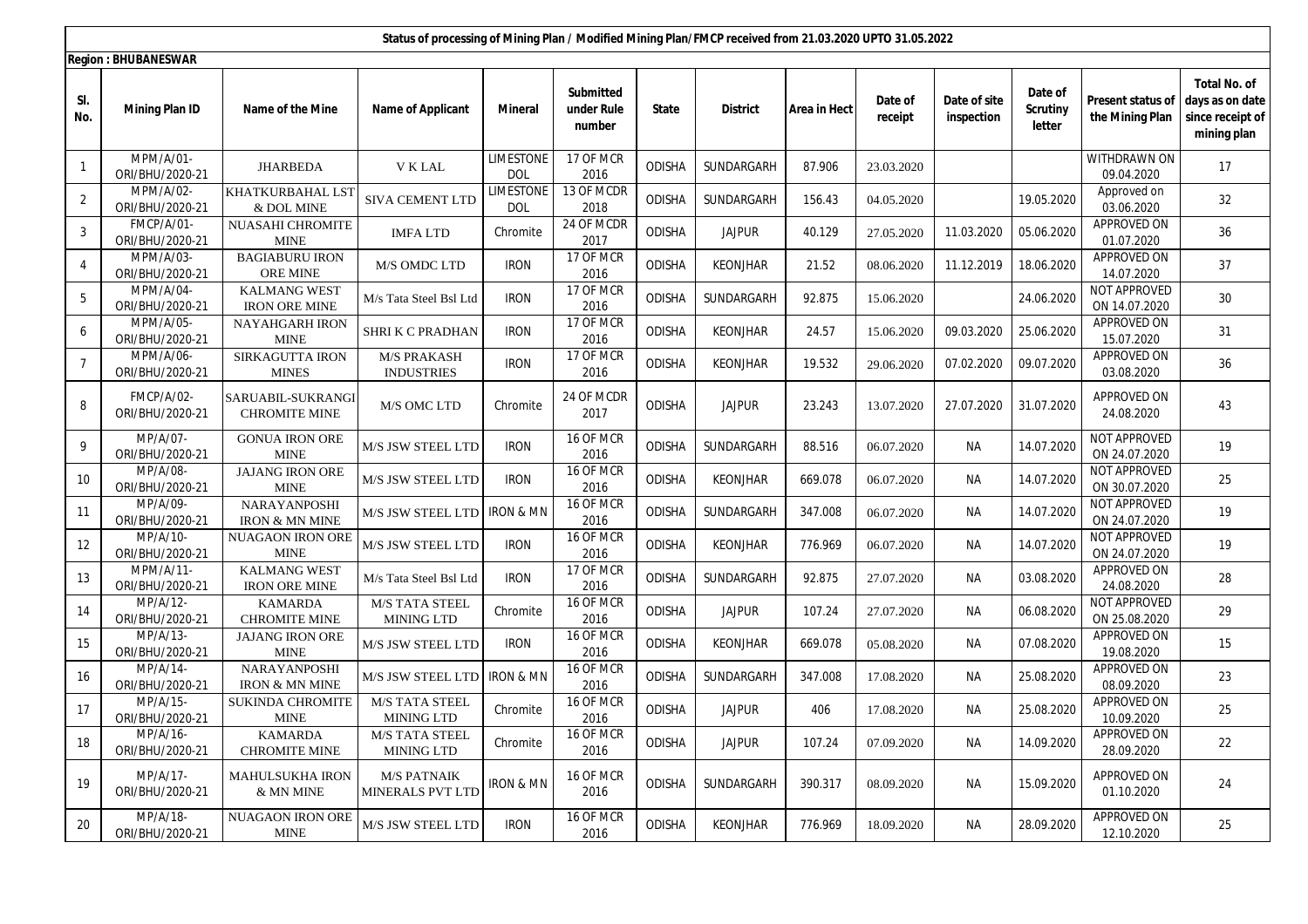|            | Status of processing of Mining Plan / Modified Mining Plan/FMCP received from 21.03.2020 UPTO 31.05.2022 |                                                  |                                                              |                      |                                   |               |                 |              |                    |                            |                                      |                                      |                                                                           |
|------------|----------------------------------------------------------------------------------------------------------|--------------------------------------------------|--------------------------------------------------------------|----------------------|-----------------------------------|---------------|-----------------|--------------|--------------------|----------------------------|--------------------------------------|--------------------------------------|---------------------------------------------------------------------------|
|            | <b>Region: BHUBANESWAR</b>                                                                               |                                                  |                                                              |                      |                                   |               |                 |              |                    |                            |                                      |                                      |                                                                           |
| SI.<br>No. | <b>Mining Plan ID</b>                                                                                    | Name of the Mine                                 | <b>Name of Applicant</b>                                     | <b>Mineral</b>       | Submitted<br>under Rule<br>number | State         | <b>District</b> | Area in Hect | Date of<br>receipt | Date of site<br>inspection | Date of<br><b>Scrutiny</b><br>letter | Present status of<br>the Mining Plan | <b>Total No. of</b><br>days as on date<br>since receipt of<br>mining plan |
| 21         | MP/A/19-<br>ORI/BHU/2020-21                                                                              | <b>JARIBAHAL IRON ORE</b><br><b>MINE</b>         | M/S KASHVI<br><b>INTERNATIONAL</b><br>PVT LTD                | <b>IRON</b>          | 16 OF MCR<br>2016                 | <b>ODISHA</b> | <b>KEONJHAR</b> | 107.44       | 12.10.2020         | <b>NA</b>                  | 19.10.2020                           | APPROVED ON<br>05.11.2020            | 25                                                                        |
| 22         | MP/A/20-<br>ORI/BHU/2020-21                                                                              | <b>GONUA IRON ORE</b><br><b>MINE</b>             | M/S JSW STEEL LTD                                            | <b>IRON</b>          | 16 OF MCR<br>2016                 | <b>ODISHA</b> | SUNDARGARH      | 88.516       | 12.10.2020         | NА                         | 16.10.2020                           | APPROVED ON<br>05.11.2020            | 25                                                                        |
| 23         | MP/A/21-<br>ORI/BHU/2020-21                                                                              | <b>SARUABIL CHROMITE</b><br><b>MINE</b>          | <b>M/S TATA STEEL</b><br><b>MINING LTD</b>                   | Chromite             | 16 OF MCR<br>2016                 | <b>ODISHA</b> | <b>JAJPUR</b>   | 246.858      | 14.10.2020         | NА                         | 22.10.2020                           | APPROVED ON<br>10.11.2020            | 28                                                                        |
| 24         | MP/A/22-<br>ORI/BHU/2020-21                                                                              | KANTHER-KOIRA MN<br><b>MINE</b>                  | <b>M/S P M GRANITE</b><br><b>EXPORT PVT LTD</b>              | MN                   | 16 OF MCR<br>2016                 | <b>ODISHA</b> | SUNDARGARH      | 73.301       | 15.10.2020         | NА                         | 22.10.2020                           | APPROVED ON<br>11.11.2020            | 28                                                                        |
| 25         | MP/A/23-<br>ORI/BHU/2020-21                                                                              | SILJORA-KALIMATI<br><b>IRON &amp; MN MINE</b>    | <b>SHRI DEBABRAT</b><br><b>BEHERA</b>                        | <b>IRON &amp; MN</b> | 16 OF MCR<br>2016                 | <b>ODISHA</b> | <b>KEONJHAR</b> | 713.51       | 19.10.2020         | <b>NA</b>                  | 21.10.2020                           | APPROVED ON<br>11.11.2020            | 24                                                                        |
| 26         | MP/A/24-<br>ORI/BHU/2020-21                                                                              | <b>ROIDA-II IRON ORE</b><br><b>MINE</b>          | M/S NARBHERAM<br>POWER & STEEL<br><b>LTD</b>                 | <b>IRON</b>          | 16 OF MCR<br>2016                 | <b>ODISHA</b> | <b>KEONJHAR</b> | 74.702       | 19.10.2020         | <b>NA</b>                  | 21.10.2020                           | APPROVED ON<br>11.11.2020            | 24                                                                        |
| 27         | MP/A/25-<br>ORI/BHU/2020-21                                                                              | <b>THAKURANI IRON</b><br>ORE MINE                | <b>M/S ARCELOR</b><br><b>MITTAL INDIA PVT</b><br><b>LTD</b>  | <b>IRON</b>          | 16 OF MCR<br>2016                 | <b>ODISHA</b> | <b>KEONJHAR</b> | 228.04       | 22.10.2020         | NА                         | 02.11.2020                           | APPROVED ON<br>19.11.2020            | 29                                                                        |
| 28         | MP/A/26-<br>ORI/BHU/2020-21                                                                              | KOLMONG IRON $\&$<br>MN MINE                     | <b>M/S YAZDANI</b><br><b>STEEL &amp; POWER</b><br><b>LTD</b> | <b>IRON &amp; MN</b> | 16 OF MCR<br>2016                 | <b>ODISHA</b> | SUNDARGARH      | 218.481      | 02.11.2020         | NА                         | 09.11.2020                           | APPROVED ON<br>20.11.2020            | 19                                                                        |
| 29         | MP/A/27-<br>ORI/BHU/2020-21                                                                              | KATASAHI MN MINE                                 | M/S AGRASEN<br>SPONGE PVT LTD                                | MN                   | 16 OF MCR<br>2016                 | <b>ODISHA</b> | <b>KEONJHAR</b> | 200.509      | 03.11.2020         | <b>NA</b>                  | 09.11.2020                           | APPROVED ON<br>02.12.2020            | 30                                                                        |
| 30         | MP/A/28-<br>ORI/BHU/2020-21                                                                              | <b>JORURI IRON ORE</b><br><b>MINE</b>            | M/S JAGAT JANANI<br><b>SERVICES PVT LTD</b>                  | <b>IRON</b>          | 16 OF MCR<br>2016                 | <b>ODISHA</b> | KEONJHAR        | 73.413       | 04.11.2020         | NА                         | 09.11.2020                           | APPROVED ON<br>03.12.2020            | 30                                                                        |
| 31         | MP/A/29-<br>ORI/BHU/2020-21                                                                              | <b>BALDA IRON MINE</b>                           | M/S SERAJUDIN &<br>$_{\rm CO}$                               | <b>IRON</b>          | 16 OF MCR<br>2016                 | <b>ODISHA</b> | KEONJHAR        | 343.981      | 09.11.2020         | <b>NA</b>                  | 18.11.2020                           | APPROVED ON<br>04.12.2020            | 26                                                                        |
| 32         | MP/A/30-<br>ORI/BHU/2020-21                                                                              | <b>BADAMPAHAR IRON</b><br>ORE MINE               | M/S G M IRON $&$<br>STEEL COMPANY<br>LTD                     | <b>IRON</b>          | 16 OF MCR<br>2016                 | <b>ODISHA</b> | MAYURBHANJ      | 129.61       | 21.12.2020         | <b>NA</b>                  | 24.12.2020                           | NOT APPROVED<br>ON 15.01.2021        | 26                                                                        |
| 33         | FMCP/A/03-<br>ORI/BHU/2020-21                                                                            | JHARBEDA LST &<br><b>DOL MINE</b>                | SHRI V K LALL                                                | LST & DOL            | 24 OF MCDR<br>2017                | <b>ODISHA</b> | SUNDARGARH      | 87.906       | 02.12.2020         | 11.12.2020                 | 16.12.2020                           | APPROVED ON<br>12.01.2021            | 42                                                                        |
| 34         | $MP/A/31-$<br>ORI/BHU/2020-21                                                                            | <b>GORUMAHISANI IRON</b><br>ORE MINE             | M/S GHANSHYAM<br>MISHRA & SONS (P)<br><b>LTD</b>             | <b>IRON</b>          | 16 OF MCR<br>2016                 | <b>ODISHA</b> | MAYURBHANJ      | 349.5        | 01.01.2021         | NА                         | 11.01.2021                           | APPROVED ON<br>29.01.2021            | 29                                                                        |
| 35         | FMCP/A/04-<br>ORI/BHU/2020-21                                                                            | <b>RAIKELA IRON ORE</b><br><b>MINE</b>           | <b>SHRI PRABODH</b><br><b>MOHANTY</b>                        | <b>IRON</b>          | 24 OF MCDR<br>2017                | ODISHA        | SUNDARGARH      | 18.315       | 21.12.2020         | 03.01.2020                 | 11.01.2020                           | APPROVED ON<br>01.02.2021            | 43                                                                        |
| 36         | MP/A/32-<br>ORI/BHU/2020-21                                                                              | <b>GUALI IRON ORE</b><br><b>MINE</b>             | M/S OMC LTD                                                  | <b>IRON</b>          | 16 OF MCR<br>2016                 | <b>ODISHA</b> | <b>KEONJHAR</b> | 358.258      | 19.01.2021         | NA                         | 01.02.2021                           | WITHDRAWN ON<br>22.02.2021           | 34                                                                        |
| 37         | MP/A/33-<br>ORI/BHU/2020-21                                                                              | <b>JILLING-LONGALOTA</b><br><b>IRON ORE MINE</b> | M/S OMC LTD                                                  | <b>IRON</b>          | 16 OF MCR<br>2016                 | ODISHA        | <b>KEONJHAR</b> | 456.1        | 22.01.2021         | NA                         | 01.02.2021                           | WITHDRAWN ON<br>22.02.2021           | 31                                                                        |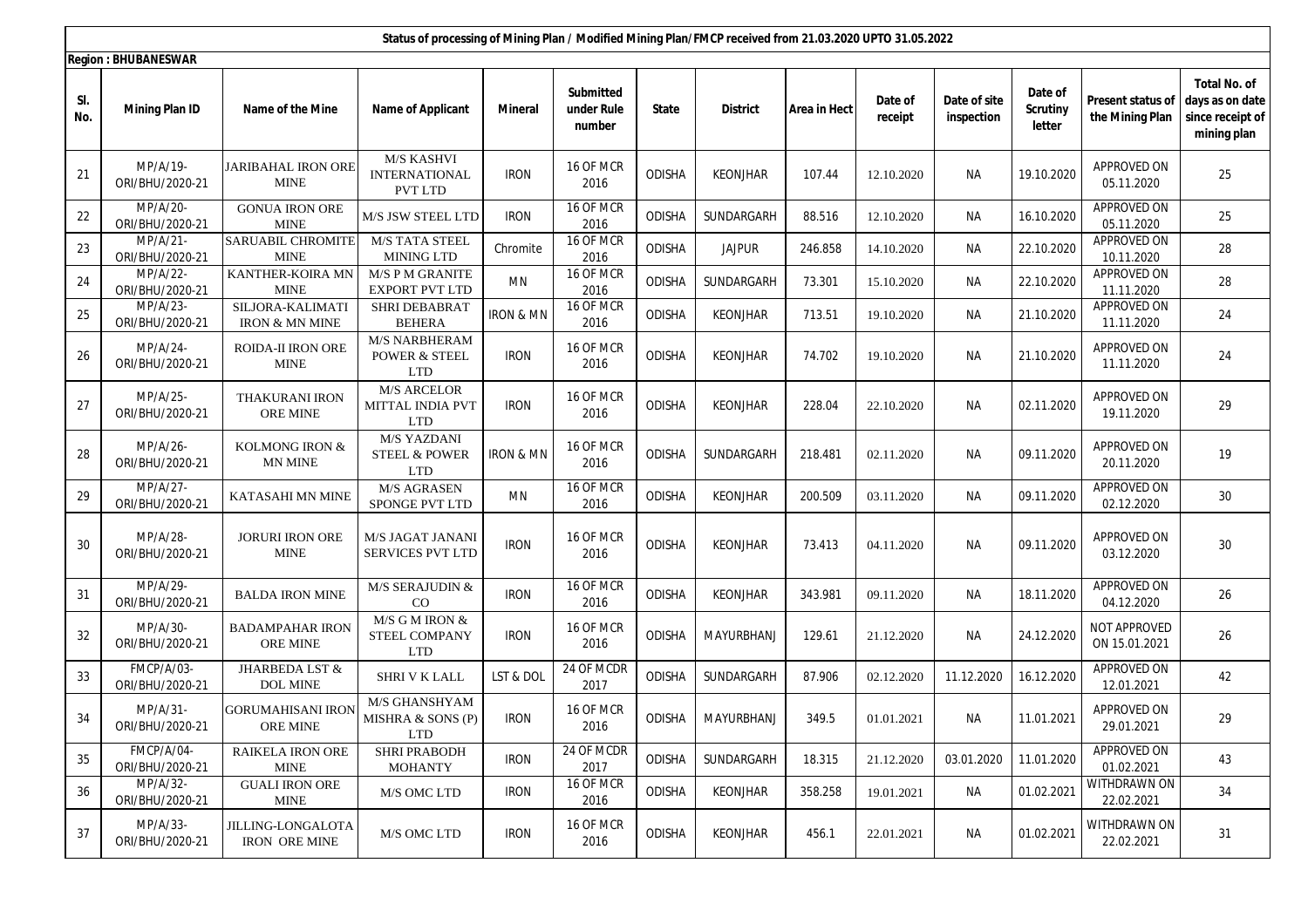|            | Status of processing of Mining Plan / Modified Mining Plan/FMCP received from 21.03.2020 UPTO 31.05.2022 |                                                  |                                                                |                      |                                   |               |                 |              |                    |                            |                                      |                                      |                                                                           |
|------------|----------------------------------------------------------------------------------------------------------|--------------------------------------------------|----------------------------------------------------------------|----------------------|-----------------------------------|---------------|-----------------|--------------|--------------------|----------------------------|--------------------------------------|--------------------------------------|---------------------------------------------------------------------------|
|            | <b>Region: BHUBANESWAR</b>                                                                               |                                                  |                                                                |                      |                                   |               |                 |              |                    |                            |                                      |                                      |                                                                           |
| SI.<br>No. | <b>Mining Plan ID</b>                                                                                    | Name of the Mine                                 | <b>Name of Applicant</b>                                       | <b>Mineral</b>       | Submitted<br>under Rule<br>number | State         | <b>District</b> | Area in Hect | Date of<br>receipt | Date of site<br>inspection | Date of<br><b>Scrutiny</b><br>letter | Present status of<br>the Mining Plan | <b>Total No. of</b><br>days as on date<br>since receipt of<br>mining plan |
| 38         | MP/A/34-<br>ORI/BHU/2020-21                                                                              | <b>BADAMPAHAR IRON</b><br><b>ORE MINE</b>        | $M/S$ G M IRON $&$<br>STEEL COMPANY<br><b>LTD</b>              | <b>IRON</b>          | 16 OF MCR<br>2016                 | <b>ODISHA</b> | MAYURBHANJ      | 128.427      | 27.01.2021         | <b>NA</b>                  | 29.01.2021                           | APPROVED ON<br>05.02.2021            | 9                                                                         |
| 39         | MPM/A/35-<br>ORI/BHU/2020-21                                                                             | ROIDA-C IRON & MN<br><b>MINE</b>                 | M/S OMC LTD                                                    | <b>IRON &amp; MN</b> | 17 OF MCR<br>2016                 | <b>ODISHA</b> | <b>KEONJHAR</b> | 192.81       | 05.02.2021         | NА                         | 22.02.2021                           | APPROVED ON<br>11.03.2021            | 35                                                                        |
| 40         | MPM/A/36-<br>ORI/BHU/2020-21                                                                             | <b>JINDAL CHROMITE</b><br><b>MINE</b>            | M/S JINDAL<br><b>STAINLESS LTD</b>                             | Chromite             | 17 OF MCR<br>2016                 | <b>ODISHA</b> | <b>JAJPUR</b>   | 89           | 18.02.2021         | 02.03.2021                 | 05.03.2021                           | APPROVED ON<br>19.03.2021            | 30                                                                        |
| 41         | MP/A/37-<br>ORI/BHU/2020-21                                                                              | <b>JILLING-LONGALOTA</b><br><b>IRON ORE MINE</b> | M/S OMC LTD                                                    | <b>IRON</b>          | 16 OF MCR<br>2016                 | <b>ODISHA</b> | <b>KEONJHAR</b> | 456.1        | 26.02.2021         | <b>NA</b>                  | 04.03.2021                           | APPROVED ON<br>19.03.2021            | 22                                                                        |
| 42         | MP/A/38-<br>ORI/BHU/2020-21                                                                              | <b>GUALI IRON ORE</b><br><b>MINE</b>             | M/S OMC LTD                                                    | <b>IRON</b>          | 16 OF MCR<br>2016                 | <b>ODISHA</b> | <b>KEONJHAR</b> | 358.258      | 26.02.2021         | NА                         | 04.03.2021                           | APPROVED ON<br>19.03.2021            | 22                                                                        |
| 43         | FMCP/A/05-<br>ORI/BHU/2020-21                                                                            | TUNMURA LST & DOI<br><b>MINE</b>                 | <b>SHRI V K LALL</b>                                           | LST & DOL            | 24 OF MCDR<br>2017                | <b>ODISHA</b> | SUNDARGARH      | 64.308       | 09.03.2021         | 13.03.2021                 | 19.03.2021                           | APPROVED ON<br>09.04.2021            | 32                                                                        |
| 44         | FMCP/A/06-<br>ORI/BHU/2020-21                                                                            | <b>BOULA CHROMITE</b><br><b>MINE</b>             | M/S OMC LTD                                                    | Chromite             | 24 OF MCDR<br>2017                | ODISHA        | <b>KEONJHAR</b> | 207.36       | 17.03.2021         | 25.03.2021                 | 01.04.2021                           | APPROVED ON<br>22.04.2021            | 37                                                                        |
| 45         | MP/A/39-<br>ORI/BHU/2020-21                                                                              | BARSUA-TALDIH-<br>KALTA IRON ORE<br><b>MINE</b>  | M/S SAIL                                                       | <b>IRON</b>          | 17 OF MCR<br>2016                 | <b>ODISHA</b> | SUNDARGARH      | 2564.323     | 02.03.2021         | 17.03.2021                 | 19.03.2021                           | APPROVED ON<br>01.04.2021            | 31                                                                        |
| 46         | MPM/A/40-<br>ORI/BHU/2020-21                                                                             | <b>ADAGHAT IRON ORE</b><br><b>MINE</b>           | <b>M/S NATIONAL</b><br><b>ENTERPRISES</b>                      | <b>IRON</b>          | 17 OF MCR<br>2016                 | <b>ODISHA</b> | SUNDARGARH      | 15.074       | 05.03.2021         | 06.02.2021                 | 10.03.2021                           | APPROVED ON<br>31.03.2021            | 27                                                                        |
| 47         | MPM/A/41-<br>ORI/BHU/2020-21                                                                             | <b>BALDA IRON MINE</b>                           | M/S SERAJUDIN $\&$<br>CO                                       | <b>IRON</b>          | 17 OF MCR<br>2016                 | <b>ODISHA</b> | <b>KEONJHAR</b> | 335.194      | 08.03.2021         | 18.03.2021                 | 19.03.2021                           | APPROVED ON<br>09.04.2021            | 33                                                                        |
| 48         | MPM/A/42-<br>ORI/BHU/2020-21                                                                             | TUNMURA LST & DOI<br><b>MINE</b>                 | SHRI V K LALL                                                  | LST & DOL            | 17 OF MCR<br>2016                 | <b>ODISHA</b> | SUNDARGARH      | 64.308       | 08.03.2021         | 12.03.2021                 | 19.03.2021                           | <b>APPROVED ON</b><br>09.04.2021     | 33                                                                        |
| 49         | MP/A/43-<br>ORI/BHU/2020-21                                                                              | RENGALIBEDA IRON<br>ORE BLOCK                    | <b>M/S OMECL</b>                                               | <b>IRON</b>          | 16 OF MCR<br>2016                 | <b>ODISHA</b> | <b>KEONJHAR</b> | 24.203       | 12.03.2021         | 18.03.2021                 | 19.03.2021                           | APPROVED ON<br>09.04.2021            | 29                                                                        |
| 50         | MPM/A/44-<br>ORI/BHU/2020-21                                                                             | <b>JAJANG IRON ORE</b><br><b>MINE</b>            | M/S JSW STEEL LTD                                              | <b>IRON</b>          | 17 OF MCR<br>2016                 | ODISHA        | <b>KEONJHAR</b> | 669.078      | 17.03.2021         | 24.03.2021                 | 01.04.2021                           | <b>APPROVED ON</b><br>20.04.2021     | 35                                                                        |
| 51         | MPM/A/01-<br>ORI/BHU/2021-22                                                                             | KHATKURBAHAL LST M/S SHIVA CEMENT<br>& DOL MINE  | <b>LTD</b>                                                     | LST & DOL            | 17 OF MCR<br>2016                 | <b>ODISHA</b> | SUNDARGARH      | 156.43       | 22.03.2021         | <b>NA</b>                  | 01.04.2021                           | APPROVED ON<br>22.04.2021            | 32                                                                        |
| 52         | FMCP/A/01-<br>ORI/BHU/2021-22                                                                            | PURUNAPANI LST &<br><b>DOL MINE</b>              | M/S SAIL                                                       | <b>IRON</b>          | 24 OF MCDR<br>2017                | ODISHA        | SUNDARGARH      | 230.525      | 22.03.2021         | 07.04.2021                 | 09.04.2021                           | NOT APPROVED<br>ON 04.05.2021        | 44                                                                        |
| 53         | MPM/A/02-<br>ORI/BHU/2021-22                                                                             | TANTRA IRON ORE<br>MINE                          | M/S KORP<br><b>RESOURCES PVT</b><br><b>LTD</b>                 | <b>IRON</b>          | 17 OF MCR<br>2016                 | <b>ODISHA</b> | SUNDARGARH      | 72.56        | 30.03.2021         | 06.04.2021                 | 09.04.2021                           | NOT APPROVED<br>ON 04.05.2021        | 36                                                                        |
| 54         | MPM/A/03-<br>ORI/BHU/2021-22                                                                             | <b>NUAGAON IRON ORE</b><br><b>MINE</b>           | M/S JSW STEEL LTD                                              | <b>IRON</b>          | 17 OF MCR<br>2016                 | <b>ODISHA</b> | <b>KEONJHAR</b> | 776.969      | 23.04.2021         | Na                         | 04.05.2021                           | APPROVED ON<br>31.05.2021            | 39                                                                        |
| 55         | MPM/A/04-<br>ORI/BHU/2021-22                                                                             | ROIDA-II IRON ORE<br><b>MINE</b>                 | <b>M/S NARBHERAM</b><br><b>POWER &amp; STEEL</b><br><b>LTD</b> | <b>IRON</b>          | 17 OF MCR<br>2016                 | <b>ODISHA</b> | KEONJHAR        | 74.702       | 04.05.2021         | 11.05.2021                 | 13.05.2021                           | APPROVED ON<br>31.05.2021            | 28                                                                        |
| 56         | FMCP/A/02-<br>ORI/BHU/2021-22                                                                            | <b>BANIAPANK</b><br><b>CHROMITE MINE</b>         | M/S OMC LTD                                                    | Chromite             | 24 OF MCDR<br>2017                | ODISHA        | KEONJHAR        | 1582.861     | 21.06.2021         | 25.06.2021                 | 14.07.2021                           | APPROVED ON<br>02.08.2021            | 43                                                                        |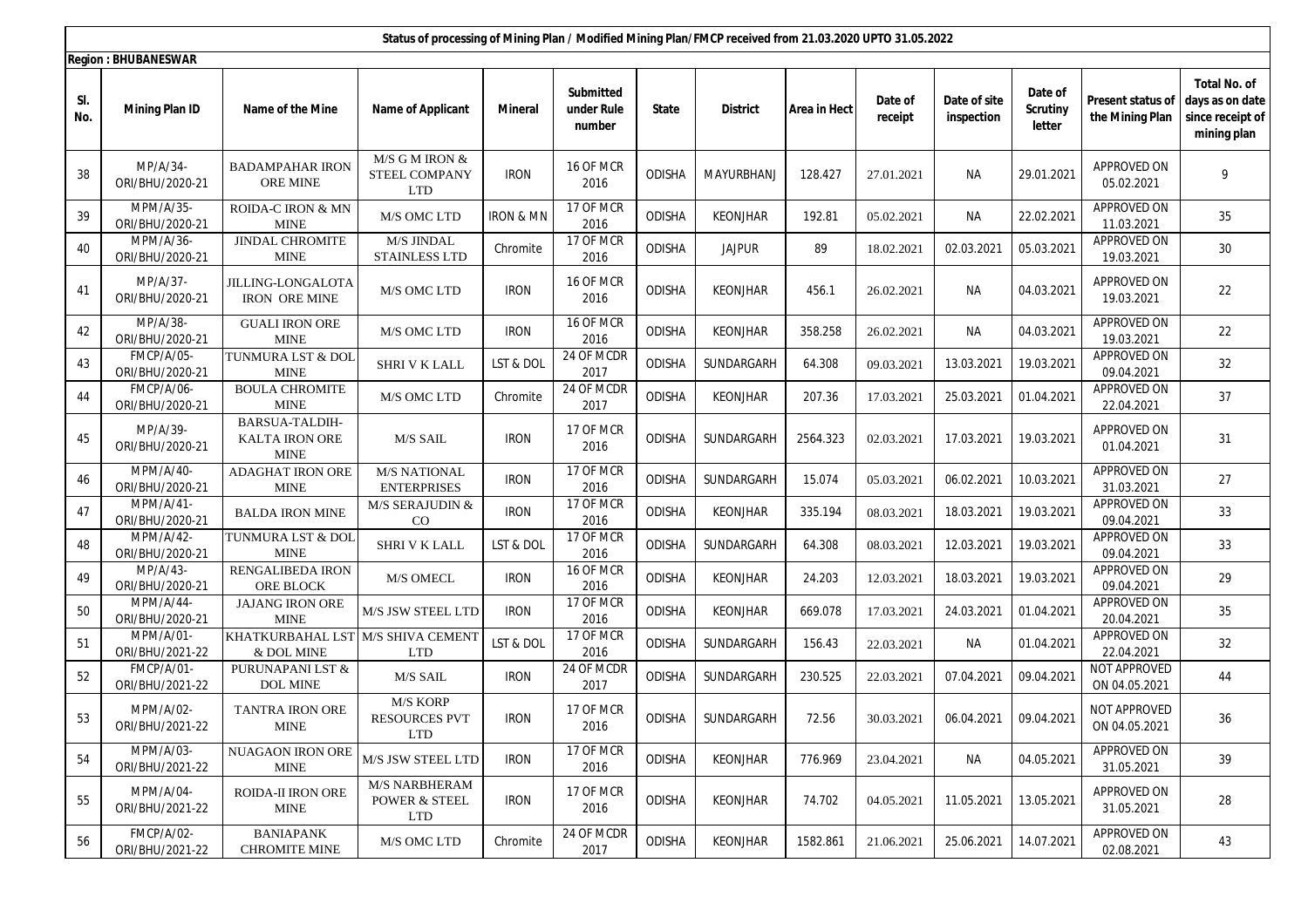|            | Status of processing of Mining Plan / Modified Mining Plan/FMCP received from 21.03.2020 UPTO 31.05.2022 |                                                              |                                                            |                                   |                                          |               |                 |              |                    |                            |                                      |                                      |                                                                           |
|------------|----------------------------------------------------------------------------------------------------------|--------------------------------------------------------------|------------------------------------------------------------|-----------------------------------|------------------------------------------|---------------|-----------------|--------------|--------------------|----------------------------|--------------------------------------|--------------------------------------|---------------------------------------------------------------------------|
|            | <b>Region: BHUBANESWAR</b>                                                                               |                                                              |                                                            |                                   |                                          |               |                 |              |                    |                            |                                      |                                      |                                                                           |
| SI.<br>No. | <b>Mining Plan ID</b>                                                                                    | Name of the Mine                                             | <b>Name of Applicant</b>                                   | <b>Mineral</b>                    | <b>Submitted</b><br>under Rule<br>number | State         | <b>District</b> | Area in Hect | Date of<br>receipt | Date of site<br>inspection | Date of<br><b>Scrutiny</b><br>letter | Present status of<br>the Mining Plan | <b>Total No. of</b><br>days as on date<br>since receipt of<br>mining plan |
| 57         | MPM/A/05-<br>ORI/BHU/2021-22                                                                             | <b>GORUMAHISANI IRON</b><br><b>ORE MINE</b>                  | M/S GHANSHYAM<br>MISHRA & SONS (P)<br><b>LTD</b>           | <b>IRON</b>                       | 17 OF MCR<br>2016                        | <b>ODISHA</b> | MAYURBHANJ      | 349.709      | 21.06.2021         | 01.07.2021                 | 02.07.2021                           | APPROVED ON<br>29.07.2021            | 39                                                                        |
| 58         | MPM/A/06-<br>ORI/BHU/2021-22                                                                             | MALIPARBAT<br><b>BAUXITE MINE</b>                            | M/S HINDALCO<br><b>INDUSTRIES LTD</b>                      | BAUXITE                           | 17 OF MCR<br>2016                        | <b>ODISHA</b> | KORAPUT         | 268.11       | 22.06.2021         | 02.07.2021                 | 15.07.2021                           | APPROVED ON<br>04.08.2021            | 44                                                                        |
| 59         | MPM/A/07-<br>ORI/BHU/2021-22                                                                             | PAIKADAKULUGUDA<br>SEMI-PRECIOUS<br><b>STONE MINE</b>        | <b>SHRI BAJARANG</b><br><b>LAL GUPTA</b>                   | SEMI-<br><b>PRECIOUS</b><br>STONE | 17 OF MCR<br>2016                        | ODISHA        | RAYAGADA        | 40.602       | 25.06.2021         | 06.07.2021                 | 15.07.2021                           | APPROVED ON<br>04.08.2021            | 41                                                                        |
| 60         | MPM/A/08-<br>ORI/BHU/2021-22                                                                             | NARAYANPOSHI<br>IRON & MN MINE                               | M/S JSW STEEL LTD                                          | <b>IRON &amp; MN</b>              | 17 OF MCR<br>2016                        | <b>ODISHA</b> | SUNDARGARH      | 349.254      | 28.06.2021         | <b>NA</b>                  | 15.07.2021                           | APPROVED ON<br>05.08.2021            | 39                                                                        |
| 61         | MP/A/09-<br>ORI/BHU/2021-22                                                                              | <b>JAGDALPUR</b><br>GRAPHITE MINE                            | <b>M/S KALINGA</b><br><b>ENTERPRISES PVT</b><br><b>LTD</b> | <b>GRAPHITE</b>                   | 16 OF MCR<br>2016                        | <b>ODISHA</b> | RAYAGADA        | 17.863       | 01.07.2021         | 07.07.2021                 | 13.07.2021                           | NOT APPROVED<br>ON 28.07.2021        | 31                                                                        |
| 62         | MP/A/10-<br>ORI/BHU/2021-22                                                                              | <b>JAGDALPUR</b><br><b>GRAPHITE MINE</b>                     | M/S KALINGA<br><b>ENTERPRISES PVT</b><br><b>LTD</b>        | <b>GRAPHITE</b>                   | 16 OF MCR<br>2016                        | <b>ODISHA</b> | RAYAGADA        | 17.863       | 18.08.2021         | <b>NA</b>                  | 19.08.2021                           | APPROVED ON<br>06.09.2021            | 20                                                                        |
| 63         | FMCP/A/03-<br>ORI/BHU/2021-22                                                                            | <b>GONUA IRON ORE</b><br><b>MINE</b>                         | M/S JSW STEEL LTD                                          | <b>IRON</b>                       | 24 OF MCDR<br>2017                       | <b>ODISHA</b> | SUNDARGARH      | 86.886       | 16.09.2021         |                            |                                      | NOT APPROVED<br>ON 30.09.2021        | 15                                                                        |
| 64         | MPM/A/11-<br>ORI/BHU/2021-22                                                                             | JAJANG IRON ORE<br><b>MINE</b>                               | M/S JSW STEEL LTD                                          | <b>IRON</b>                       | 17 OF MCR<br>2016                        | <b>ODISHA</b> | <b>KEONJHAR</b> | 666.15       | 05.10.2021         | 19.10.2021                 | 28.10.2021                           | APPROVED ON<br>18.11.2021            | 45                                                                        |
| 65         | MP/A/12-<br>ORI/BHU/2021-22                                                                              | <b>KALIMATI</b><br>MANGANESE BLOCK                           | <b>GOVERNMENT OF</b><br><b>ODISHA</b>                      | MN                                | 16 OF MCR<br>2016                        | <b>ODISHA</b> | <b>KEONJHAR</b> | 67.177       | 05.10.2021         |                            |                                      | NOT APPROVED<br>ON 01.11.2021        | 28                                                                        |
| 66         | MP/A/13-<br>ORI/BHU/2021-22                                                                              | UNCHABALI IRON &<br>MN MINE                                  | GOVERNMENT OF<br><b>ODISHA</b>                             | <b>IRON &amp; MN</b>              | 16 OF MCR<br>2016                        | <b>ODISHA</b> | <b>KEONJHAR</b> | 80.533       | 05.10.2021         |                            |                                      | NOT APPROVED<br>ON 01.11.2021        | 28                                                                        |
| 67         | MP/A/14-<br>ORI/BHU/2021-22                                                                              | LASERDA-PACHERI<br>IRON & MN BLOCK                           | <b>M/S TRIVENI EARTH</b><br><b>MOVERS</b>                  | <b>IRON &amp; MN</b>              | 16 OF MCR<br>2016                        | <b>ODISHA</b> | <b>KEONJHAR</b> | 131.889      | 05.10.2021         | 20.10.2021                 | 27.10.2021                           | APPROVED ON<br>18.11.2021            | 45                                                                        |
| 68         | MPM/A/15-<br>ORI/BHU/2021-22                                                                             | <b>JILLING-LONGALOTA</b><br><b>IRON ORE MINE</b>             | M/S OMC LTD                                                | <b>IRON</b>                       | 17 OF MCR<br>2016                        | <b>ODISHA</b> | <b>KEONJHAR</b> | 456.037      | 05.10.2021         | 23.10.2021                 | 27.10.2021                           | APPROVED ON<br>18.11.2021            | 45                                                                        |
| 69         | MPM/A/16-<br>ORI/BHU/2021-22                                                                             | SIRKAGUTTA IRON<br><b>MINES</b>                              | <b>M/S PRAKASH</b><br><b>INDUSTRIES</b>                    | <b>IRON</b>                       | 17 OF MCR<br>2016                        | <b>ODISHA</b> | <b>KEONJHAR</b> | 19.532       | 05.10.2021         | 24.10.2021                 | 28.10.2021                           | APPROVED ON<br>18.11.2021            | 45                                                                        |
| 70         | MPM/A/17-<br>ORI/BHU/2021-22                                                                             | <b>BADAMPAHAR IRON</b><br><b>ORE MINE</b>                    | M/S GM IRON $\&$<br>STEEL CO. LTD                          | <b>IRON</b>                       | 17 OF MCR<br>2016                        | <b>ODISHA</b> | MAYURBHANJ      | 129.61       | 13.10.2021         | 26.10.2021                 | 27.10.2021                           | APPROVED ON<br>23.11.2021            | 42                                                                        |
| 71         | MFMCP/A/04-<br>ORI/BHU/2021-22                                                                           | <b>GONUA IRON &amp; MN</b><br><b>MINE</b>                    | SHRIP MOHANTY   IRON & MN                                  |                                   | 24 OF MCDR<br>2017                       | ODISHA        | SUNDARGARH      | 13.796       | 25.10.2021         | 07.10.2021                 | 10.11.2021                           | APPROVED ON<br>24.11.2021            | 30                                                                        |
| 72         | MP/A/18-<br>ORI/BHU/2021-22                                                                              | JUMKA PATHIRIPOSHI M/S RUNGTA MINES<br><b>IRON ORE BLOCK</b> | <b>LTD</b>                                                 | <b>IRON</b>                       | 16 OF MCR<br>2016                        | <b>ODISHA</b> | SUNDARGARH      | 158.509      | 05.11.2021         | 11.11.2021                 | 15.11.2021                           | APPROVED ON<br>24.11.2021            | 20                                                                        |
| 73         | MP/A/19-<br>ORI/BHU/2021-22                                                                              | <b>CHANDIPOSHI IRON</b><br>ORE BLOCK                         | <b>M/S RUNGTA MINES</b><br><b>LTD</b>                      | <b>IRON</b>                       | 16 OF MCR<br>2016                        | <b>ODISHA</b> | SUNDARGARH      | 131.58       | 05.11.2021         | 10.11.2021                 | 15.11.2021                           | APPROVED ON<br>24.11.2021            | 20                                                                        |
| 74         | MP/A/20-<br>ORI/BHU/2021-22                                                                              | PURHEIBAHAL IRON<br>ORE BLOCK                                | <b>M/S RUNGTA MINES</b><br><b>LTD</b>                      | <b>IRON</b>                       | 16 OF MCR<br>2016                        | <b>ODISHA</b> | SUNDARGARH      | 64.337       | 05.11.2021         | 12.11.2021                 | 15.11.2021                           | APPROVED ON<br>24.11.2021            | 20                                                                        |